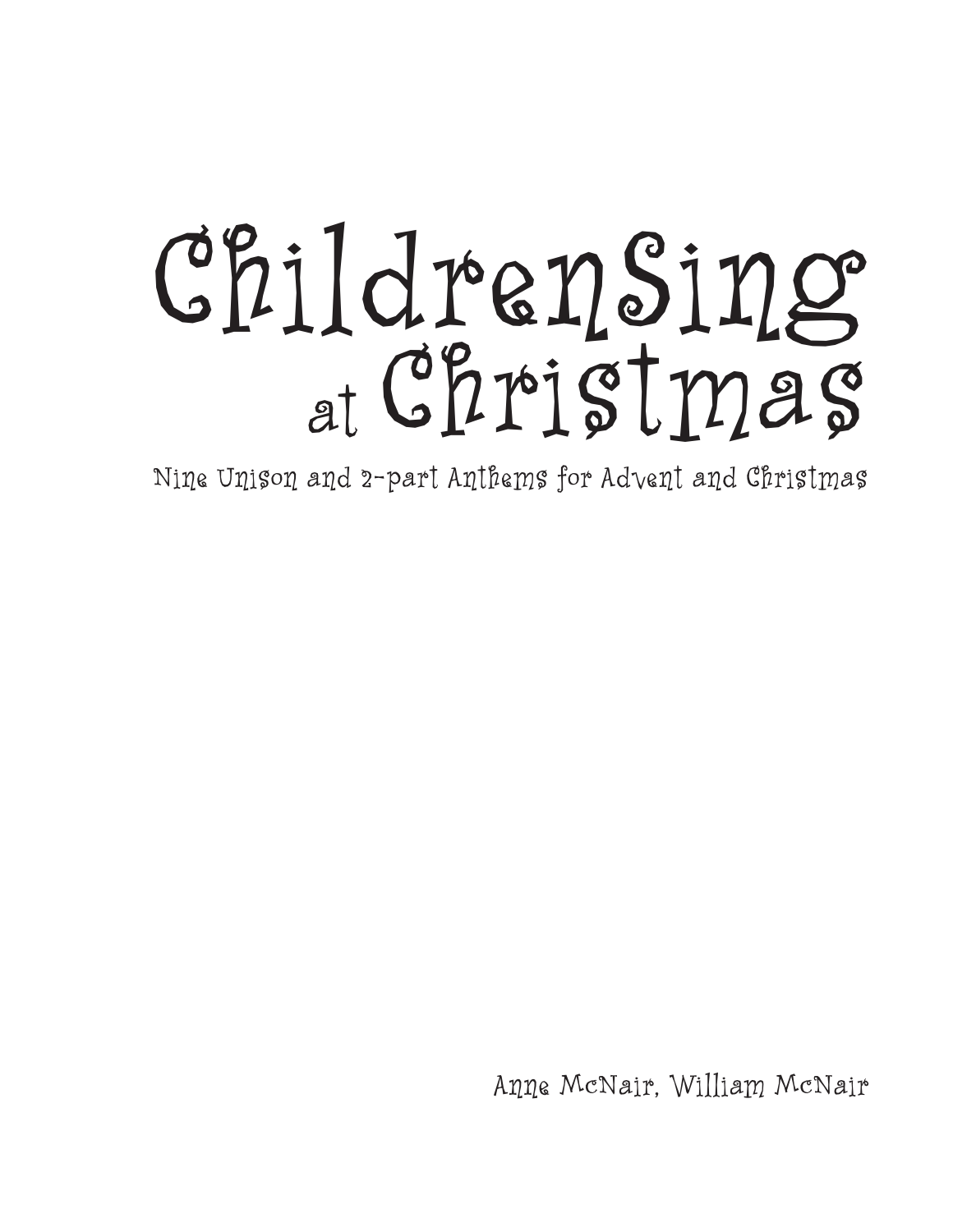## Contents

- 4 An Angel Brought the News to Mary
- 10 Come with Us to Bethlehem
- 14 We're Here in Bethlehem
- 19 The Baby's First Cry
- 24 Lullaby, Sweet Jesus
- 28 Gloria
- 34 Hurry, Hurry, Shepherds
- 39 Follow the Star
- 42 We Bring Our Gifts

#### Reproducible Singer Pages

- 50 An Angel Brought the News to Mary
- 53 Come with Us to Bethlehem
- 54 We're Here in Bethlehem
- 57 The Baby's First Cry
- 60 Lullaby, Sweet Jesus
- 61 Gloria
- 64 Hurry, Hurry, Shepherds
- 66 Follow the Star
- 67 We Bring Our Gifts

Reproducible Instrument Parts

|  |  |  | Come with Us to Bethlehem |
|--|--|--|---------------------------|
|--|--|--|---------------------------|

| 72  |        | C Instrument         |
|-----|--------|----------------------|
| -73 |        | $B^{\flat}$ Clarinet |
|     | Gloria |                      |
| - 1 |        |                      |

- 74 C Instrument
- 75 B $\flat$  Trumpet

These nine pieces may be sung individually during Advent and Christmas or may be paired with scripture readings to create a Lessons and Carols for treble voices.

Suggested Lessons and Carols format:

- 1. Lesson: Luke 1:26-33
- 2. Carol: An Angel Brought the News to Mary (Unison with solo or 2-part)
- 3. Lesson: Luke 2:1-5
- 4. Carol: Come with Us to Bethlehem (Unison)
- 5. Carol: We're Here in Bethlehem (Unison or opt. 2-part)
- 6. Lesson: Luke 2:6-7
- 7. Carol: The Baby's First Cry (2-part)
- 8. Carol: Lullaby, Sweet Jesus (Unison)
- 9. Lesson: Luke 2:8-14
- 10. Carol: Gloria (Unison, in canon)
- 11. Lesson: Luke 2:15-20
- 12. Carol: Hurry, Hurry, Shepherds (Unison)
- 13. Lesson: Matthew 2:1-12
- 14. Carol: Follow the Star (Unison)
- 15. Carol: We Bring Our Gifts (Unison)

Note: Alternatively, for a shortened unison Lessons and Carols version, begin with the Luke 2:1-5 reading. When two carols are listed consecutively between readings, sing only the unison selections.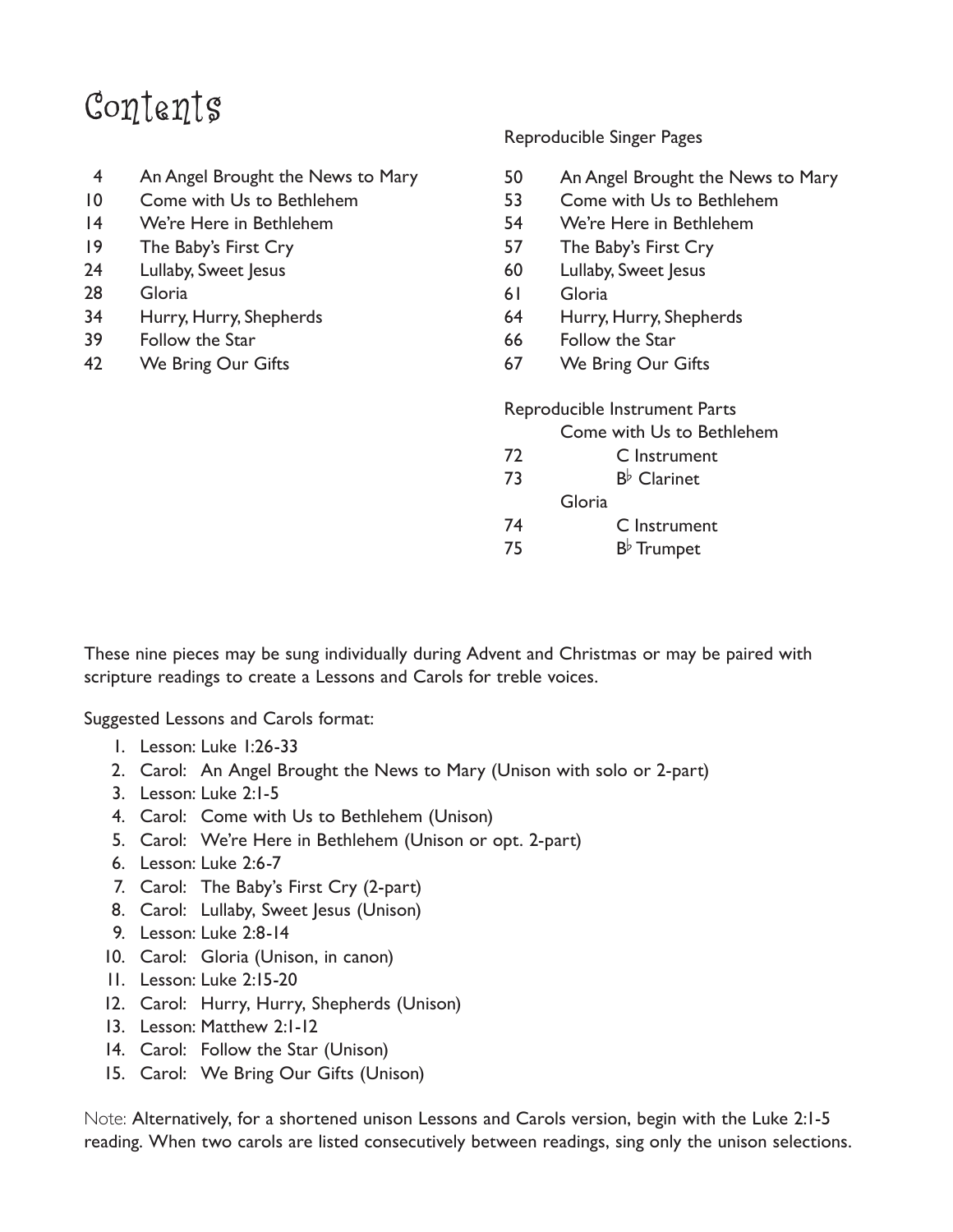An Angel Brought the News to Mary

for unison and solo or 2-part voices with piano









\* if performed with soloist and unison choir

Copyright © 2015 Augsburg Fortress. All rights reserved.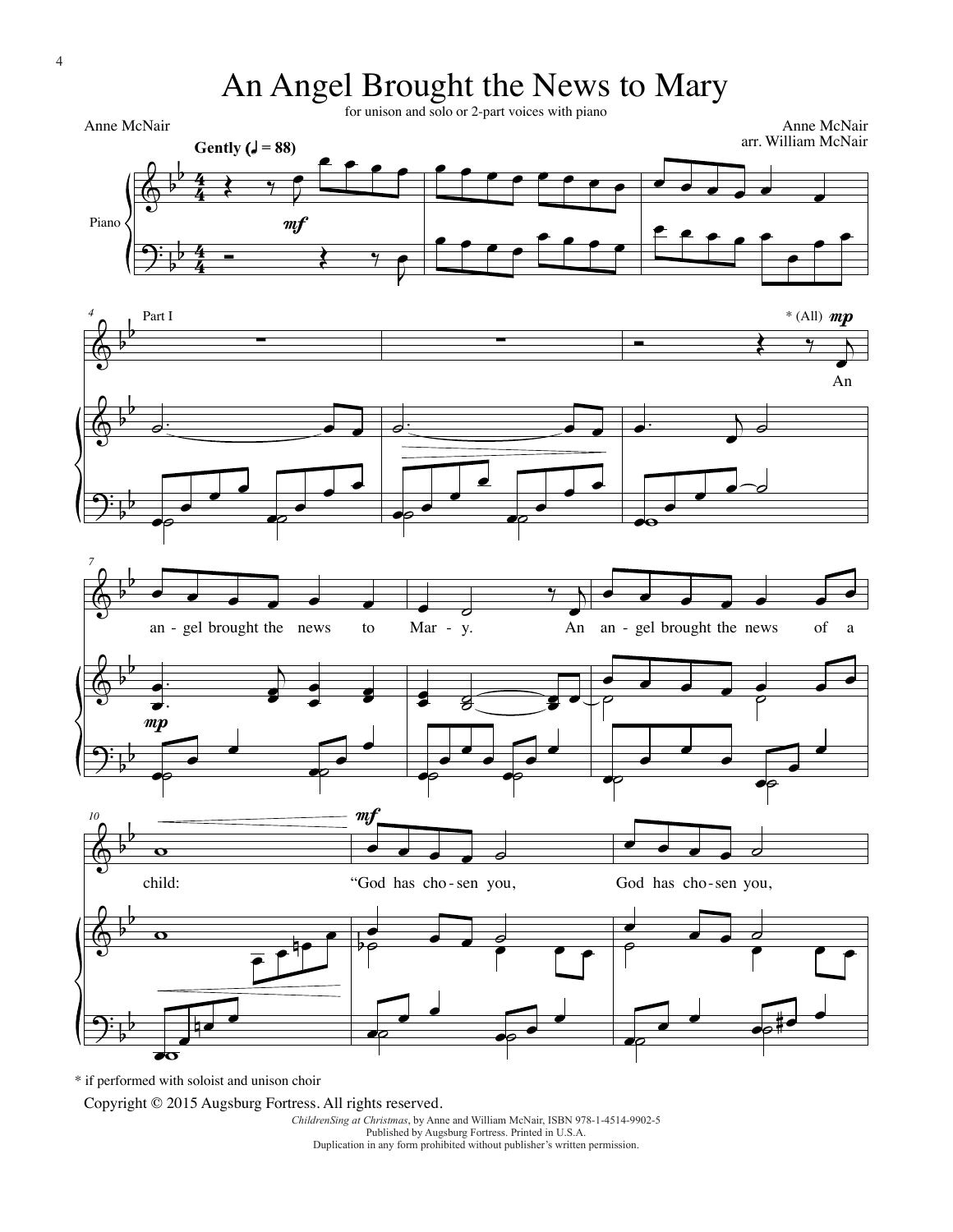

\* if performed with soloist and unison choir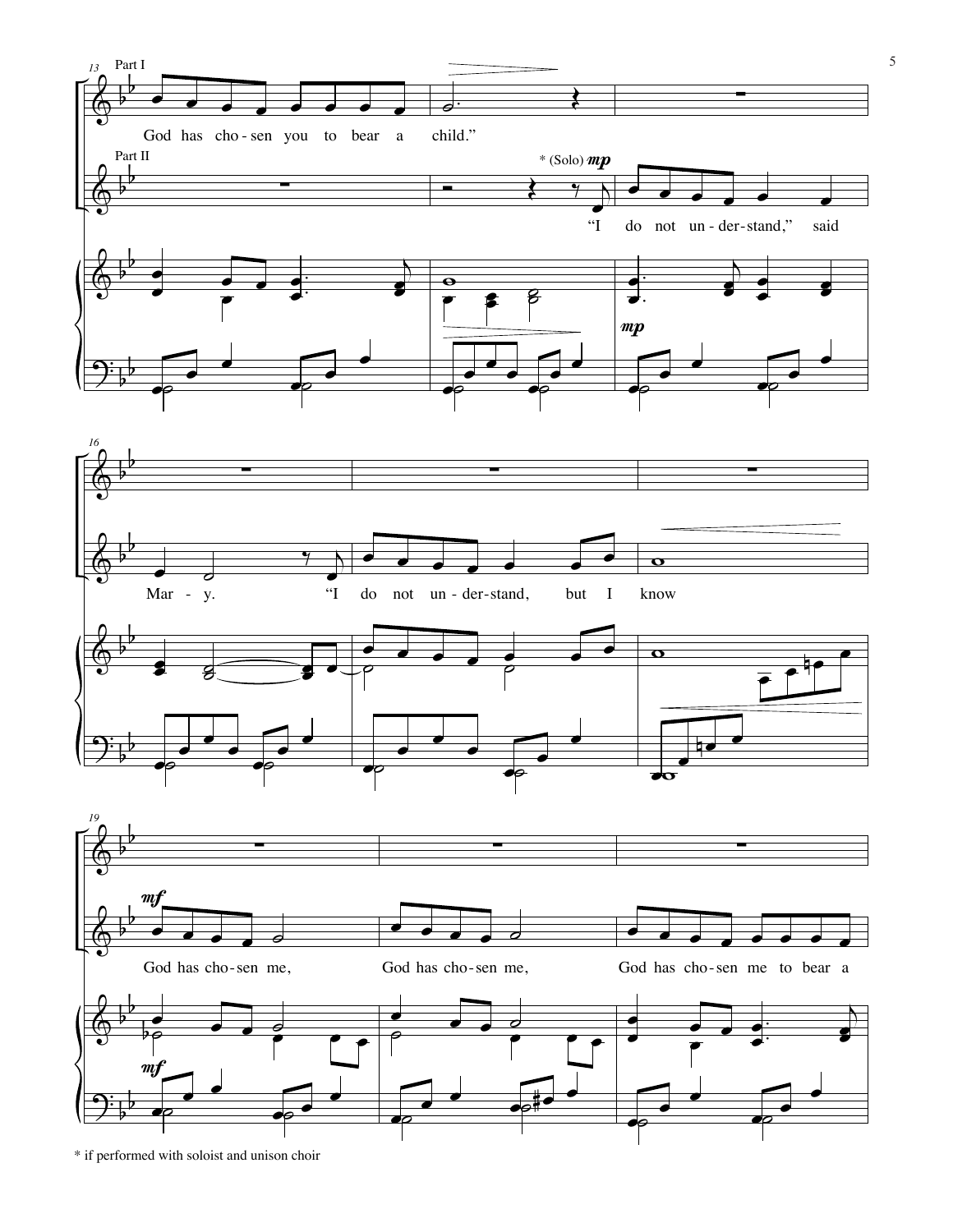

6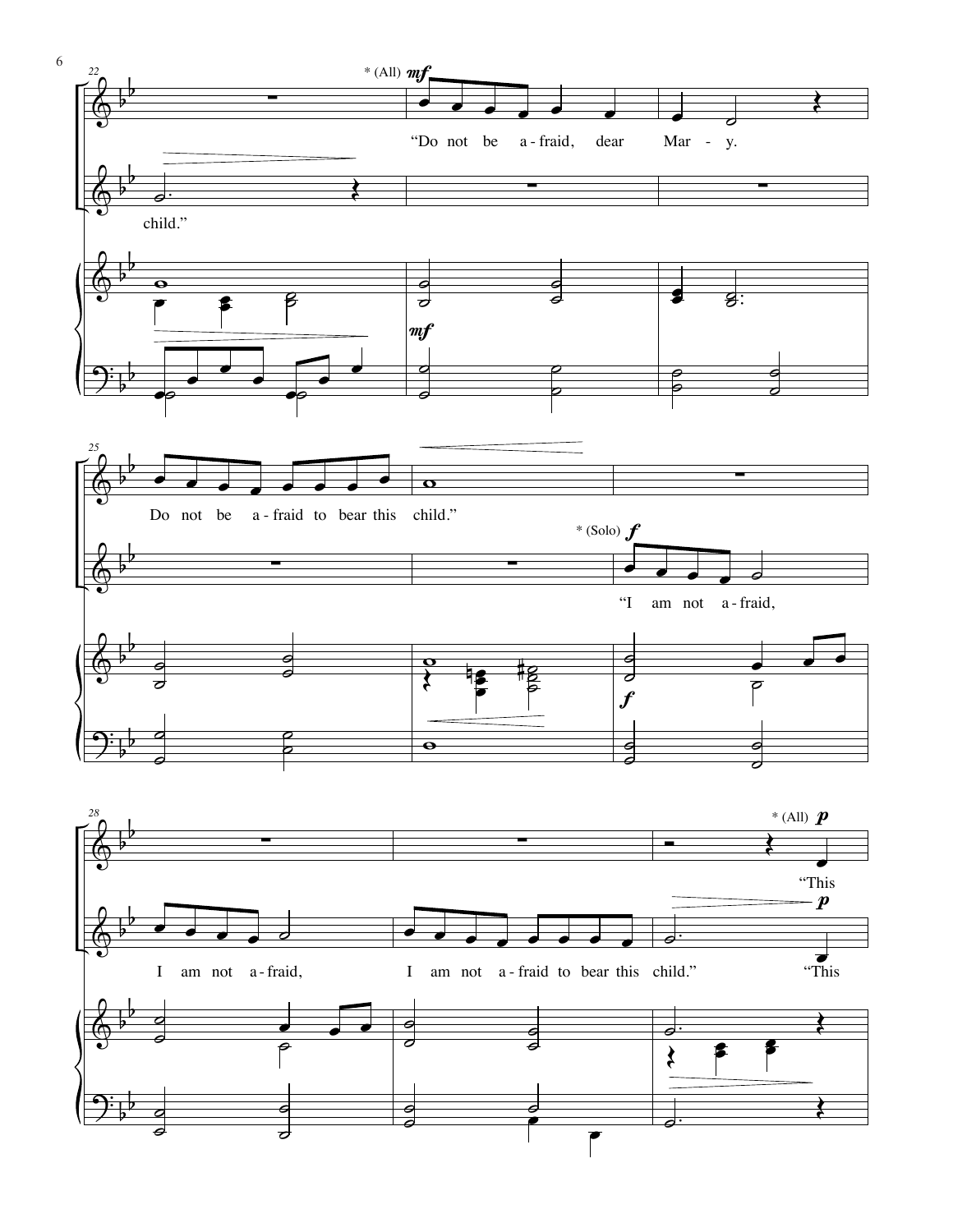### Come with Us to Bethlehem

for unison voices and piano with opt. B $\flat$  clarinet or C instrument\*

Anne McNair

Anne McNair arr. William McNair







\* Instrument parts can be found on pages 72 and 73.

Copyright © 2015 Augsburg Fortress. All rights reserved.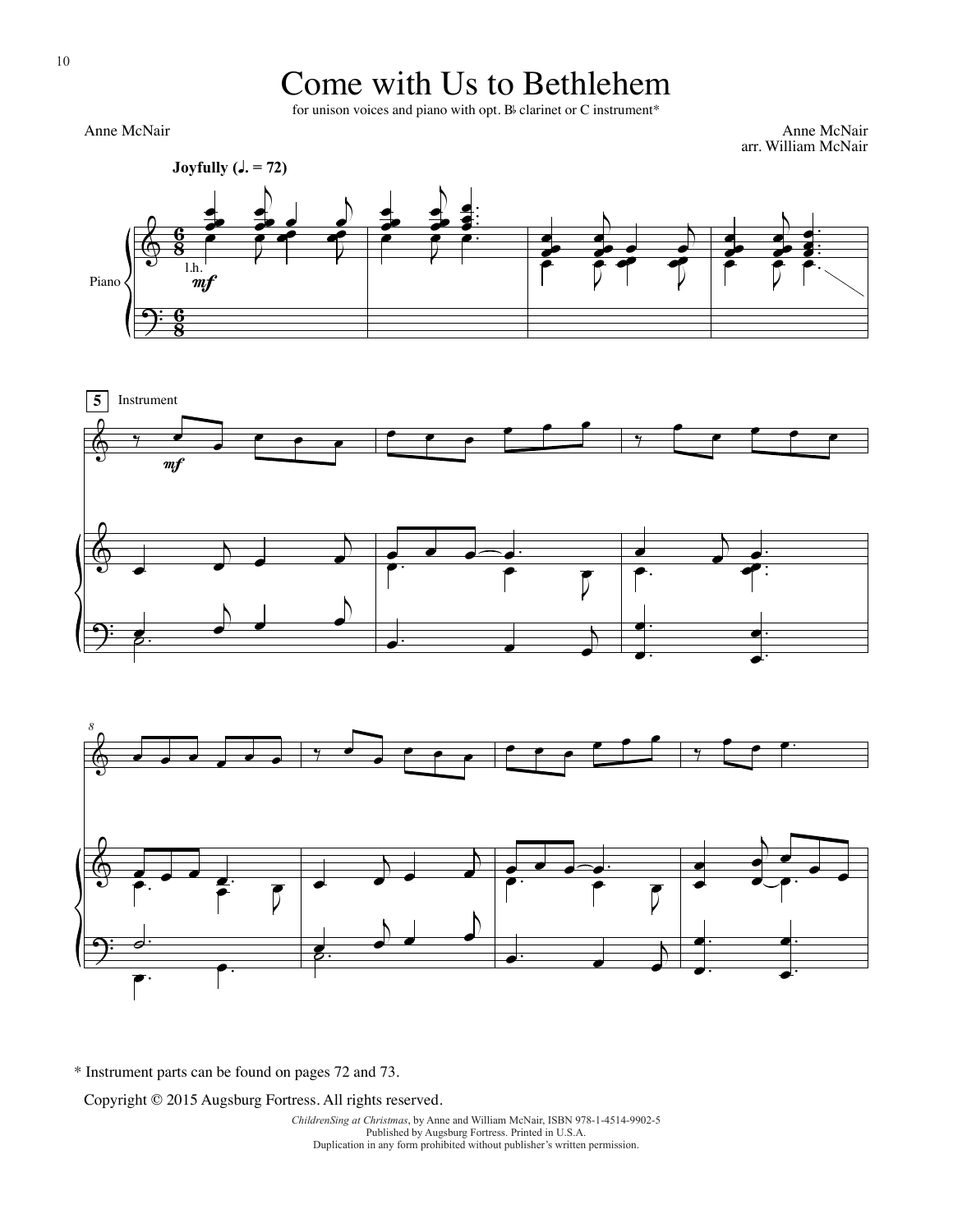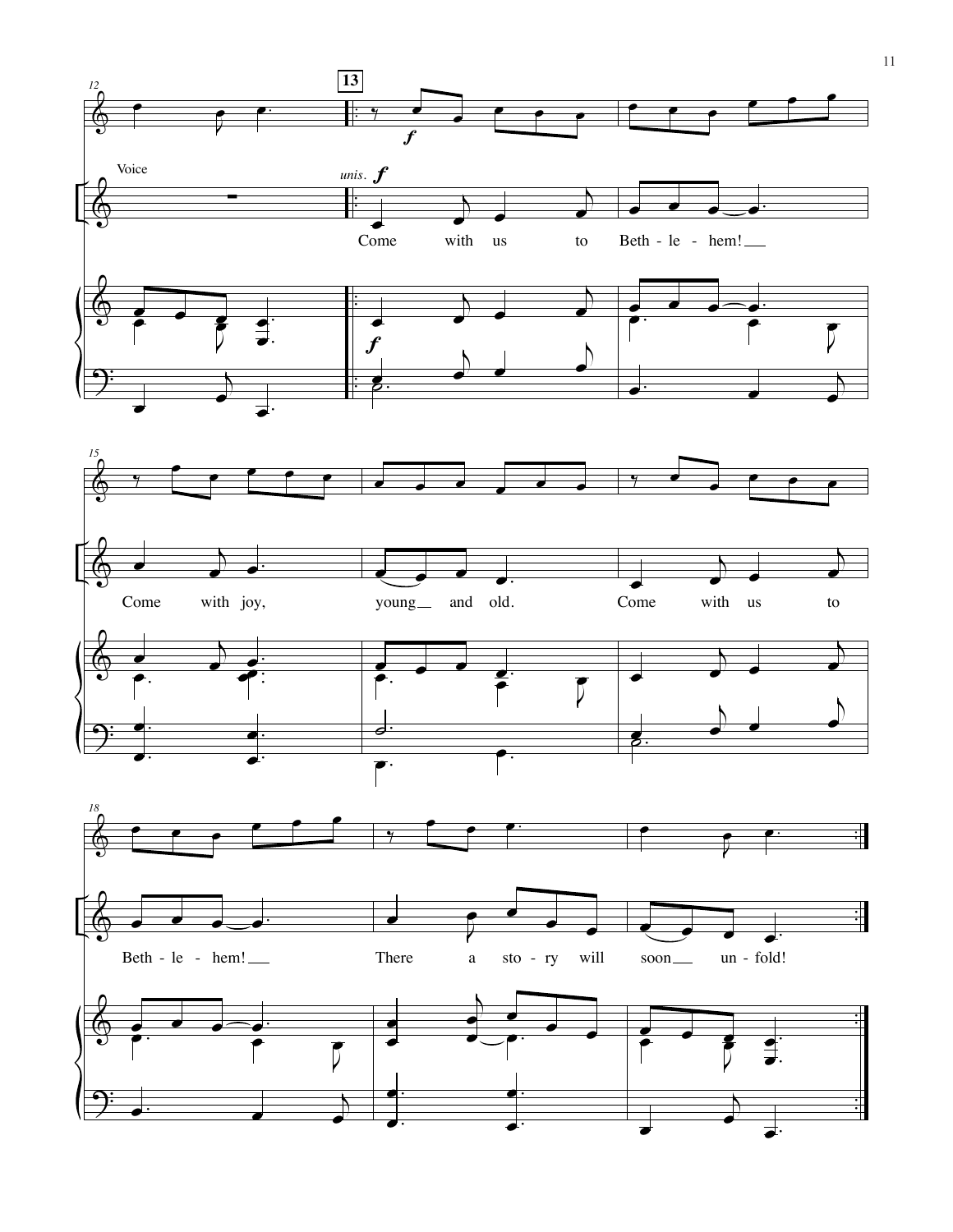We're Here in Bethlehem

for unison or 2-part voices and piano

Anne McNair

Anne McNair

*6*

*12*

 $\pmb{\phi}$  $\Theta$ : b b  $\frac{3}{4}$  $\frac{3}{2}$  $\frac{5}{4}$  $\frac{3}{2}$ Piano  $\frac{1}{\sqrt{2}}$ œ **Mournfully (** $J = 104$ **)**  $mp$ ∑  $\circ$  $\leftarrow$ œ  $\overline{\cdot}$   $\overline{\cdot}$ ˙ œ  $\bullet$   $\circ$  $\overrightarrow{e}$ œ  $\leftarrow$  $\begin{array}{ccc} \bullet & \circ \end{array}$ ˙ œ  $e^{\frac{1}{2} \cdot \frac{1}{2} \cdot \frac{1}{2}}$  $\pmb{\phi}$  $\pmb{\phi}$  $\pmb{\phi}$  $\Theta$ b b b b ∑ ∑  $\bullet$   $\bullet$   $\bullet$  $\overline{\phantom{0}}$  $\bar{a}$ œ œ Part I Part II (opt.) ∑ ∑  $\overrightarrow{e}$ ˙.  $\overline{\mathscr{C}}$ ∑ ∑ ˙. œœ  $\frac{2e}{2}$  $\begin{array}{c} \begin{array}{c} \bullet \\ \bullet \\ \bullet \end{array} \end{array}$  $\overline{\phantom{a}}$ We're here in ∑ ˙ œ  $\overrightarrow{e}$  $\boldsymbol{m}$ \* ˙ œ ∑ ˙ œ  $\epsilon$ ˙. <sup>œ</sup> <sup>œ</sup> <sup>œ</sup> Œ Beth - le-hem,  $\sum_{i=1}^{n}$  $\overline{\phantom{a}}$ We're <sup>œ</sup> <sup>œ</sup> <sup>œ</sup> <sup>œ</sup> œ  $\overline{\phantom{a}}$ 。<br>。  $\boldsymbol{p}$  $\frac{p}{2}$  $\pmb{\phi}$  $\pmb{\phi}$  $\pmb{\phi}$  $\Theta$ b b b b ∑ <mark>。</mark> here in ˙ œ ˙. œ  $\begin{array}{c} \begin{array}{c} \hline \hline \hline \hline \end{array} \end{array}$ ˙.  $\leftarrow$  $\overline{\phantom{a}}$ we've <sup>œ</sup> <sup>œ</sup> <sup>œ</sup> Œ Beth-le-hem, <sup>œ</sup> <sup>œ</sup> <sup>œ</sup> <sup>œ</sup> œ  $\overline{\bullet}$ ˙.  $mp$ œ œ œ come a long ∑ ● <br>⊘ · **.**<br>P œ œ  $\overline{\phantom{a}}$ ˙.  $\circ$ way. <u>o</u> We've ˙ ˙ œ œ  $\begin{array}{c} \begin{array}{c} \hline \hline \hline \hline \end{array} \end{array}$ ˙.  $\boldsymbol{p}$ ∑ <u></u> come a long ● <br>⊘ ∴ ˙. œ œ  $\overline{\phantom{a}}$ **.**<br>• arr. William McNair

\* Part I could be sung as a solo through measure 42 with Part II sung by the choir. Copyright © 2015 Augsburg Fortress. All rights reserved.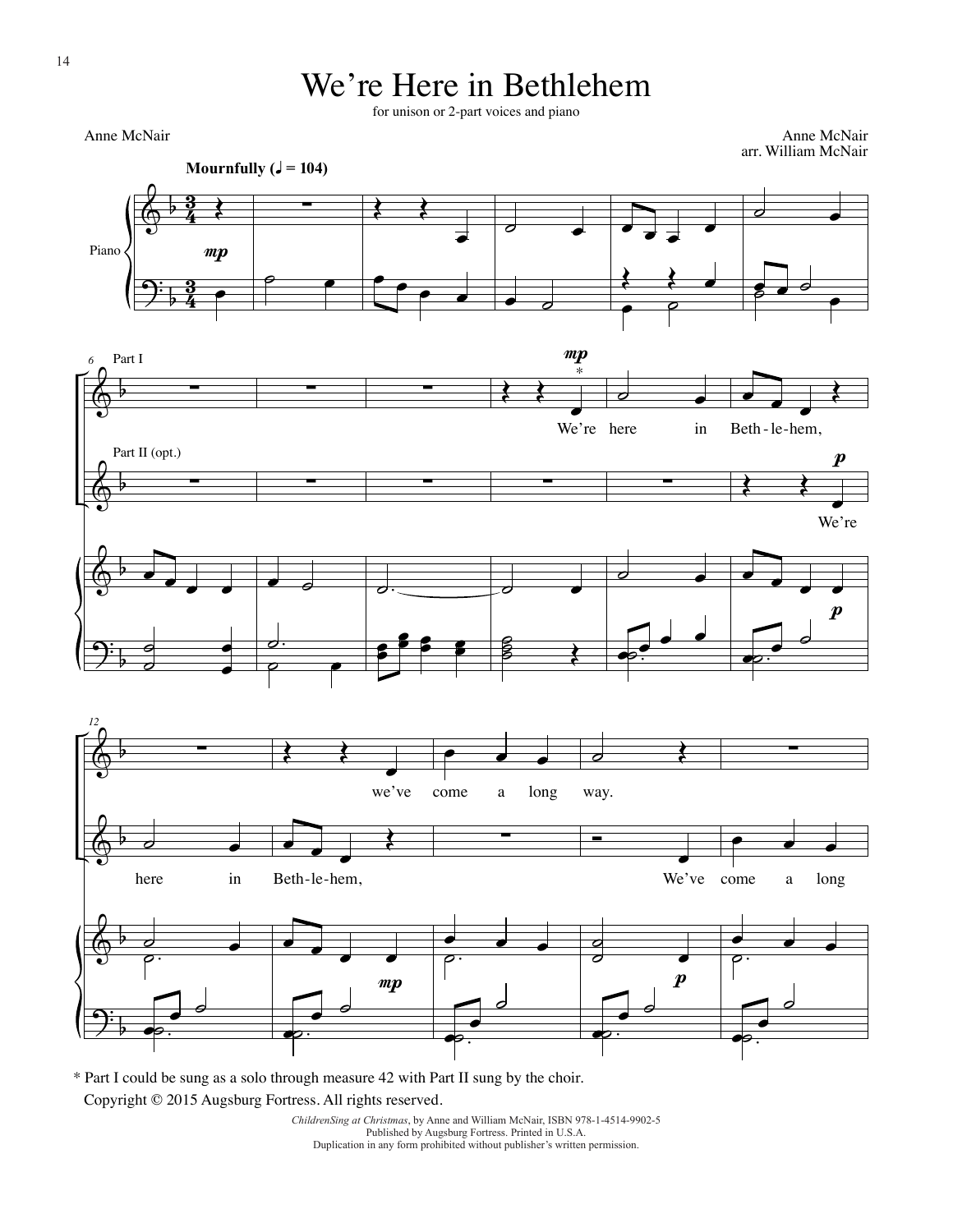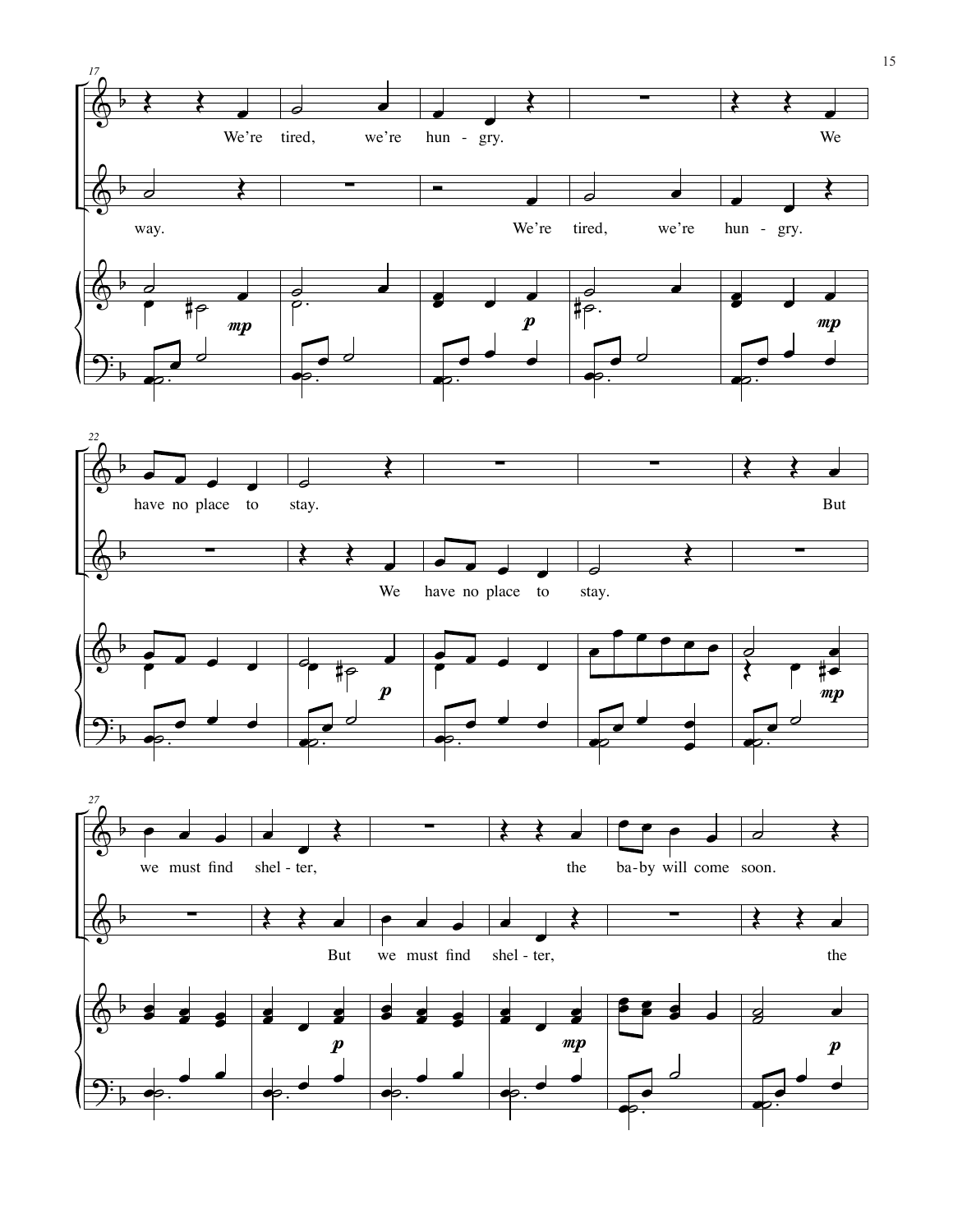#### The Baby's First Cry

for 2-part voices and piano

Anne McNair

Anne McNair arr. William McNair



Copyright © 2015 Augsburg Fortress. All rights reserved.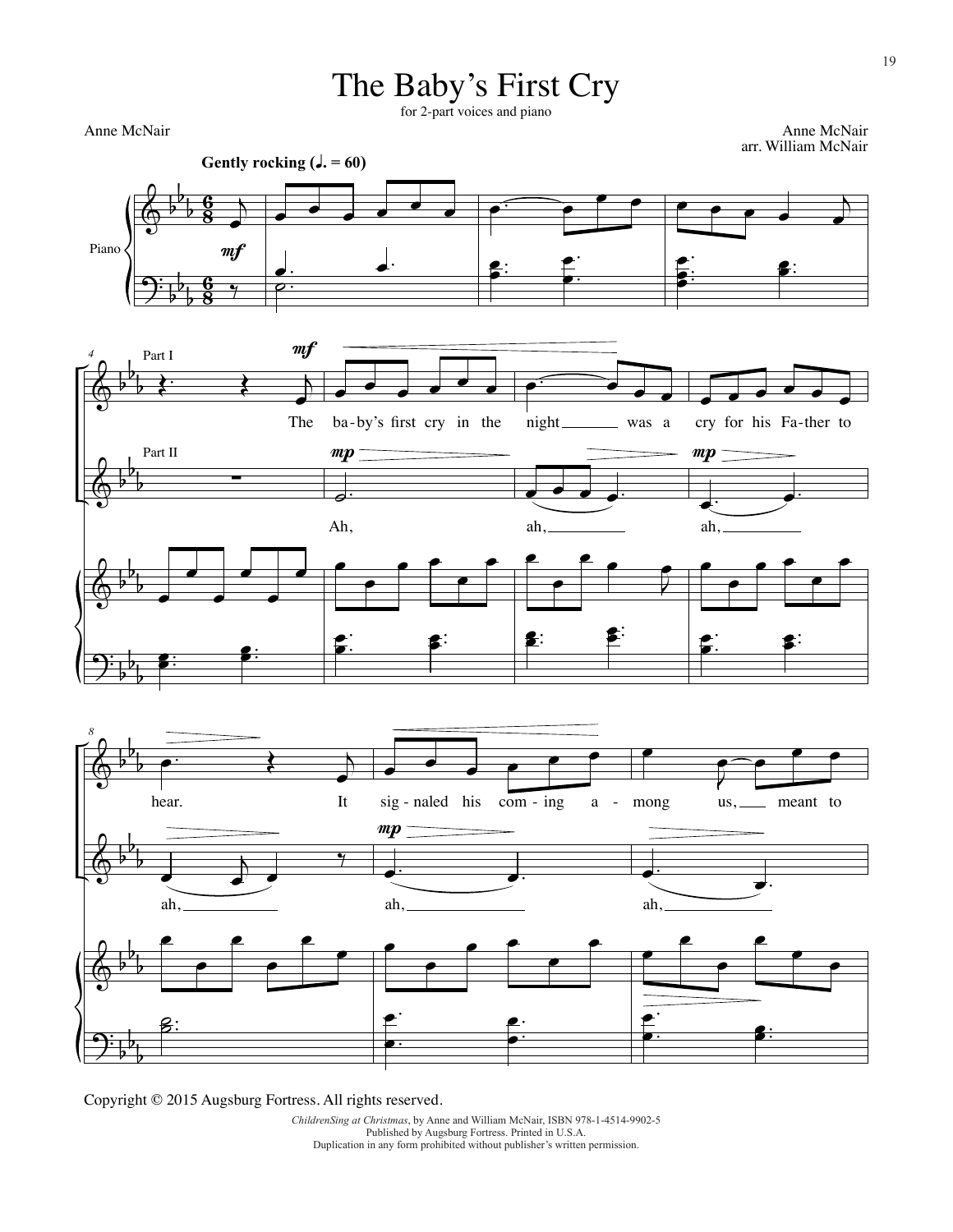

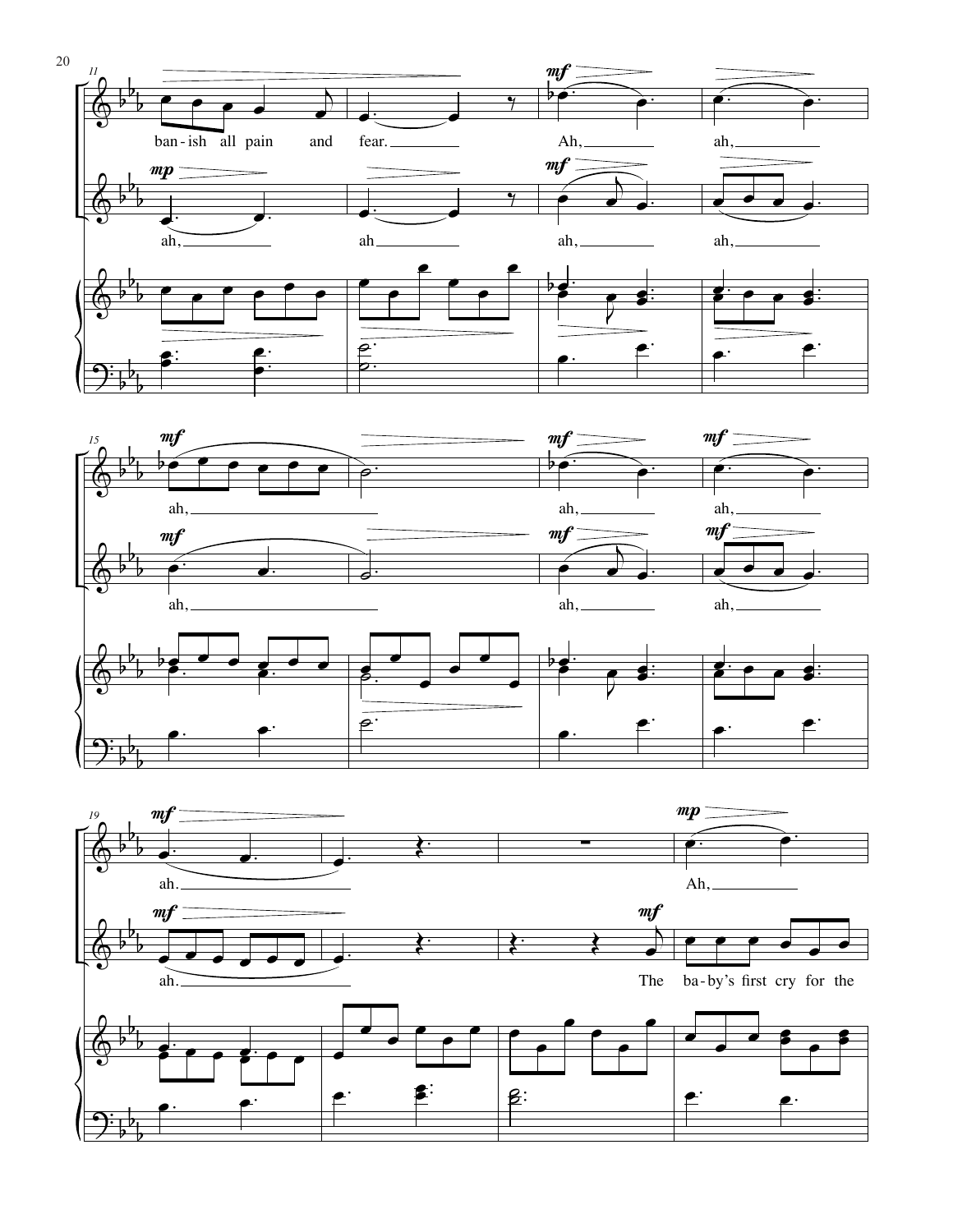#### Lullaby, Sweet Jesus

for unison voices and piano

Anne McNair





Copyright © 2015 Augsburg Fortress. All rights reserved.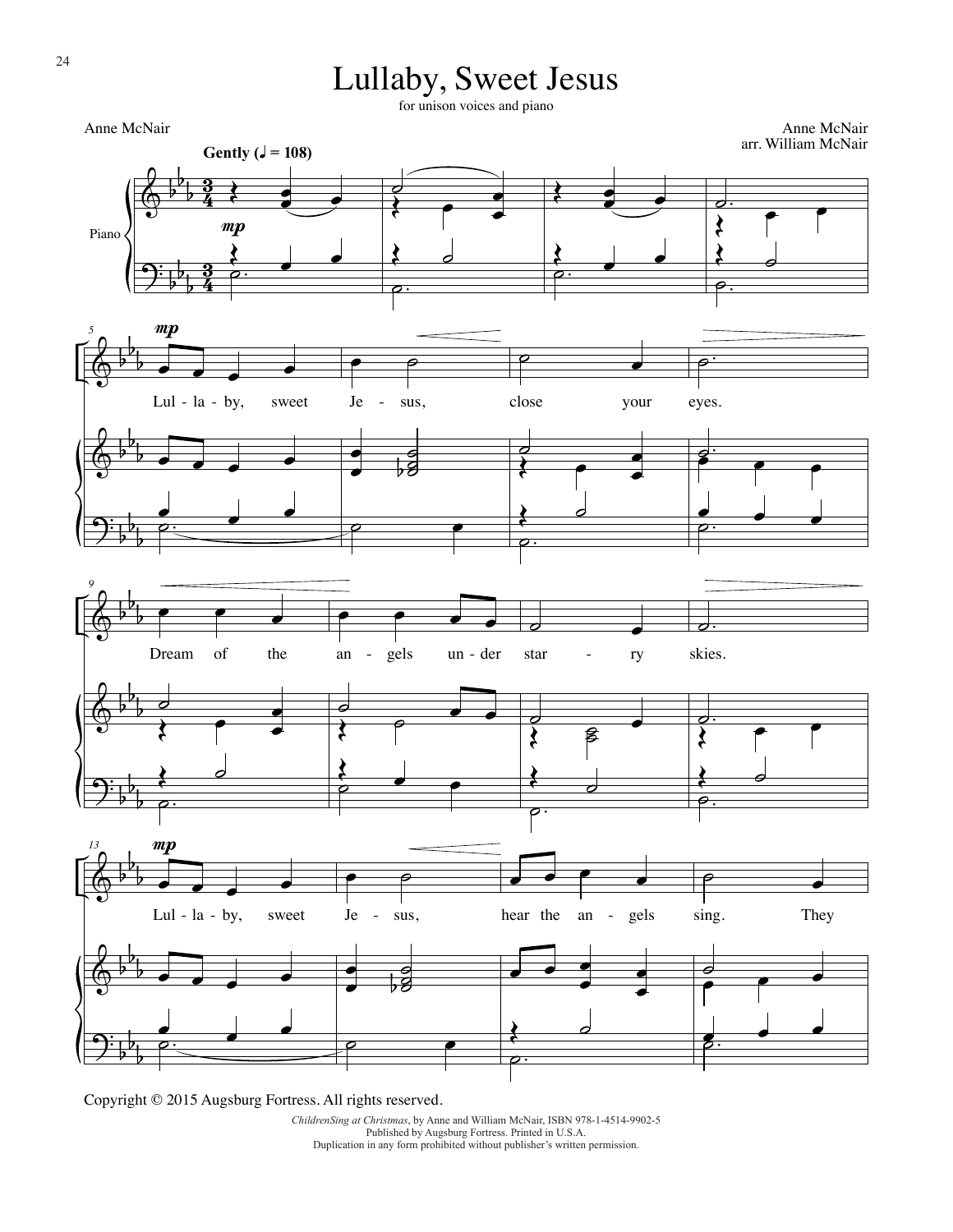





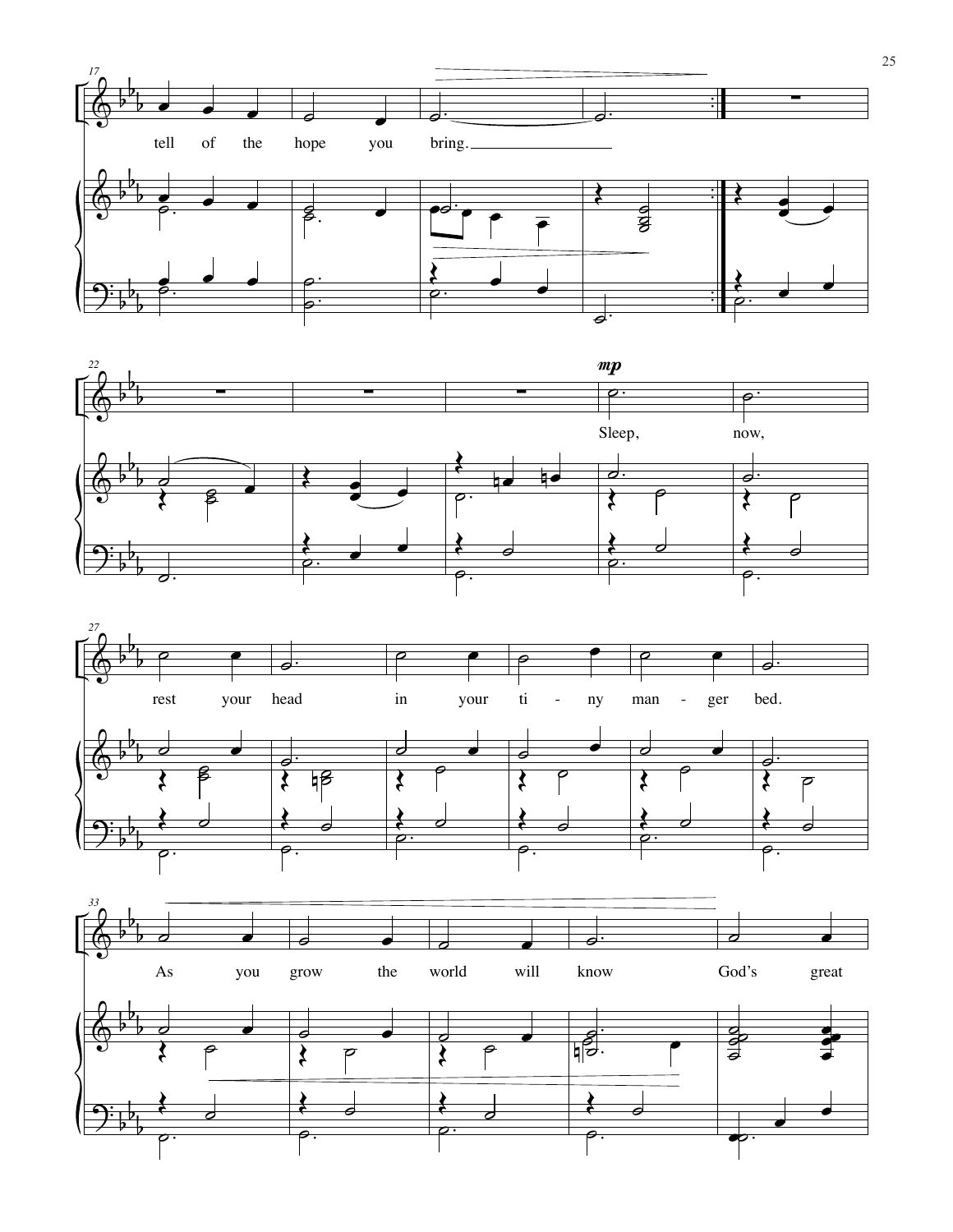#### Gloria

for unison voices in canon with piano and opt. B<sub>b</sub> trumpet or C instrument\*

Anne McNair

Anne McNair arr. William McNair



\* Instrument parts can be found on pages 74 and 75.

Copyright © 2015 Augsburg Fortress. All rights reserved.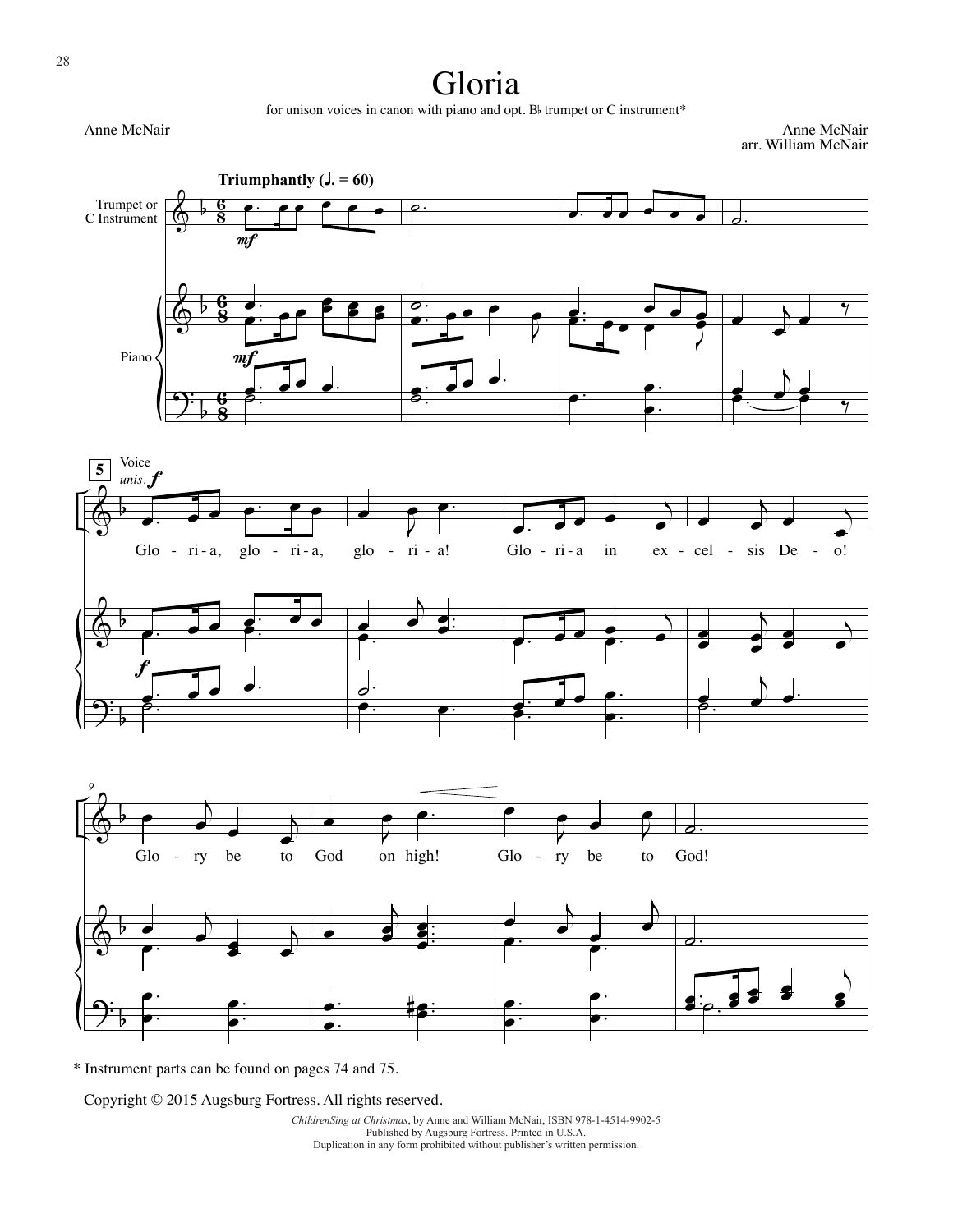



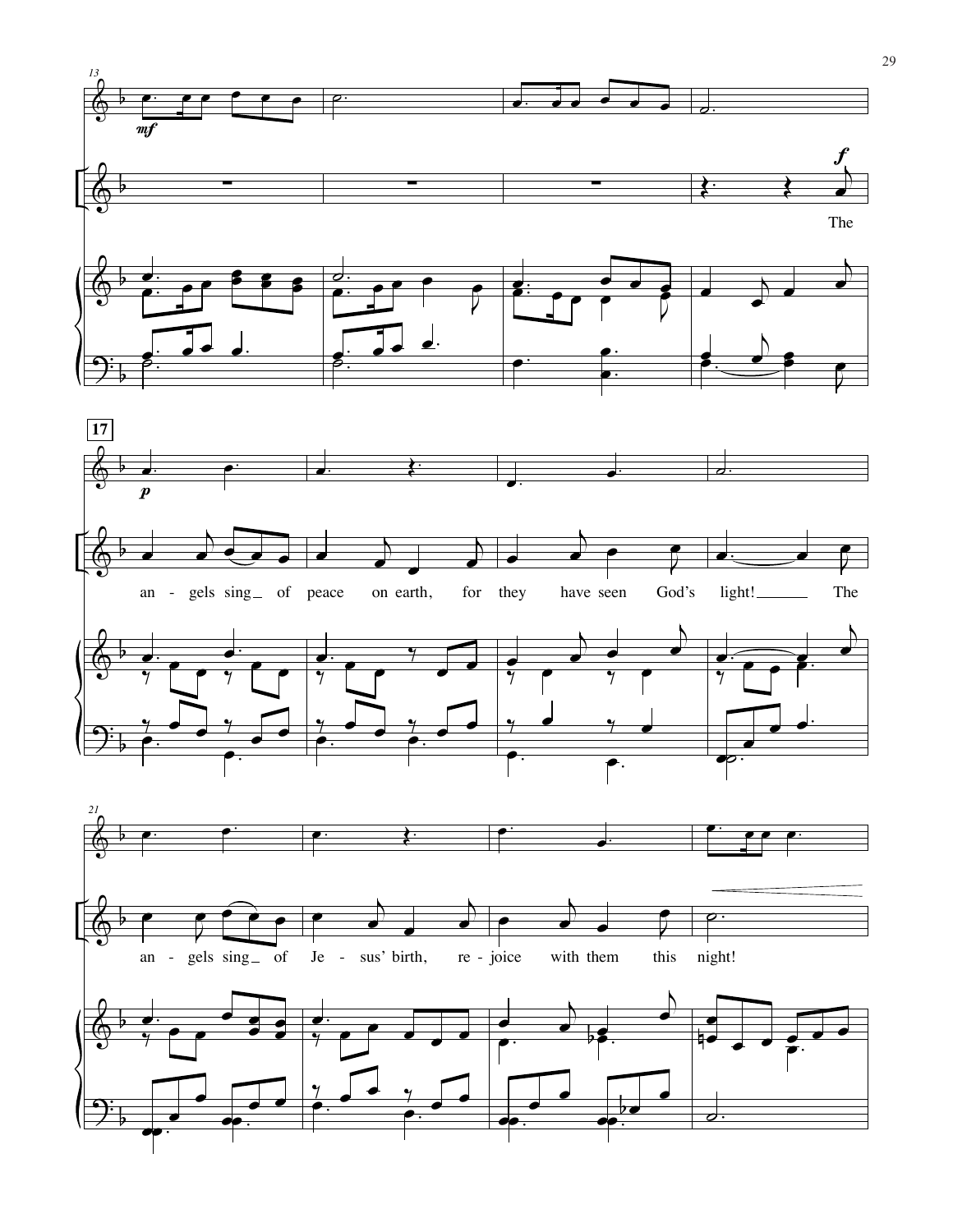

30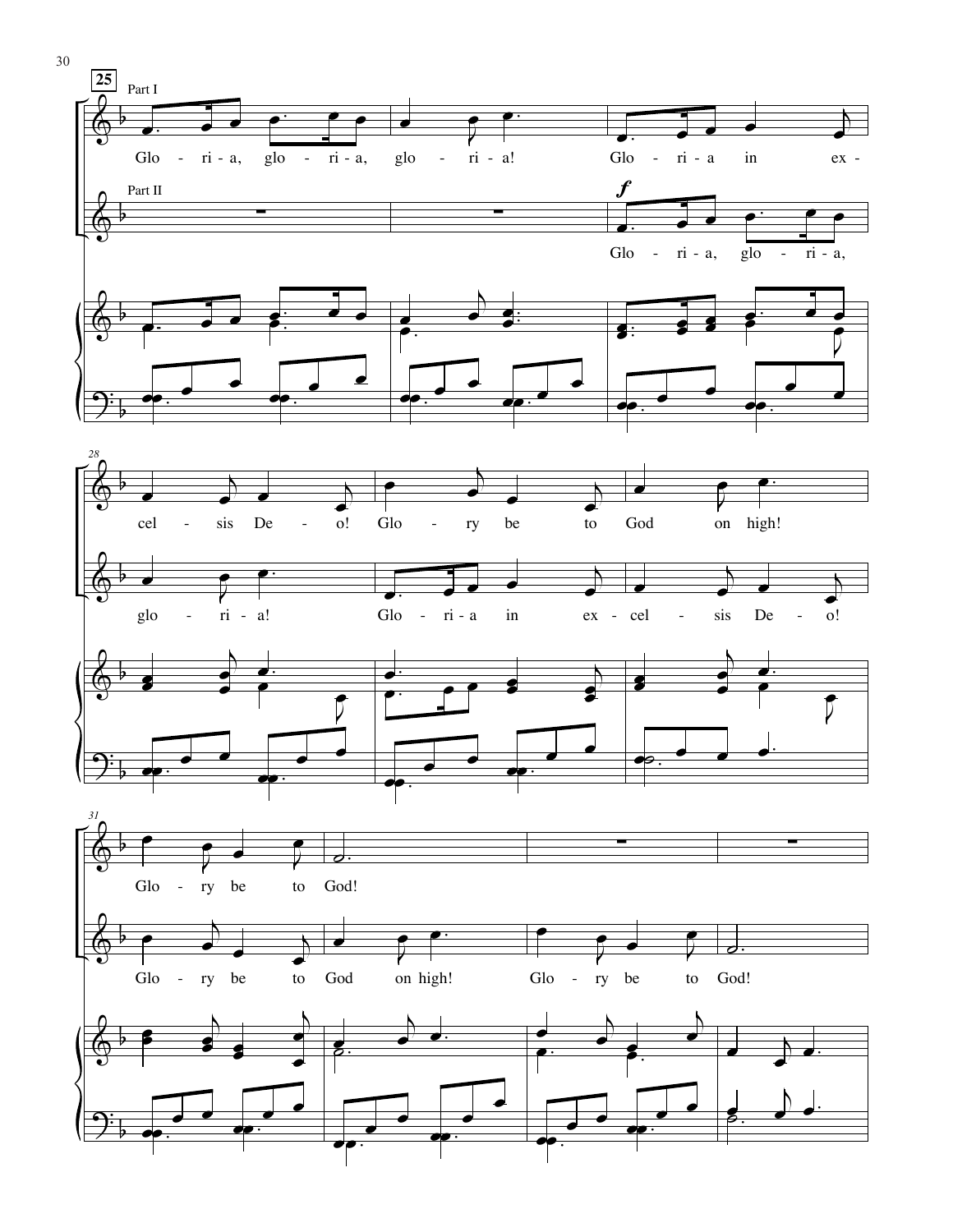#### Hurry, Hurry, Shepherds

for unison voices and piano

Anne McNair



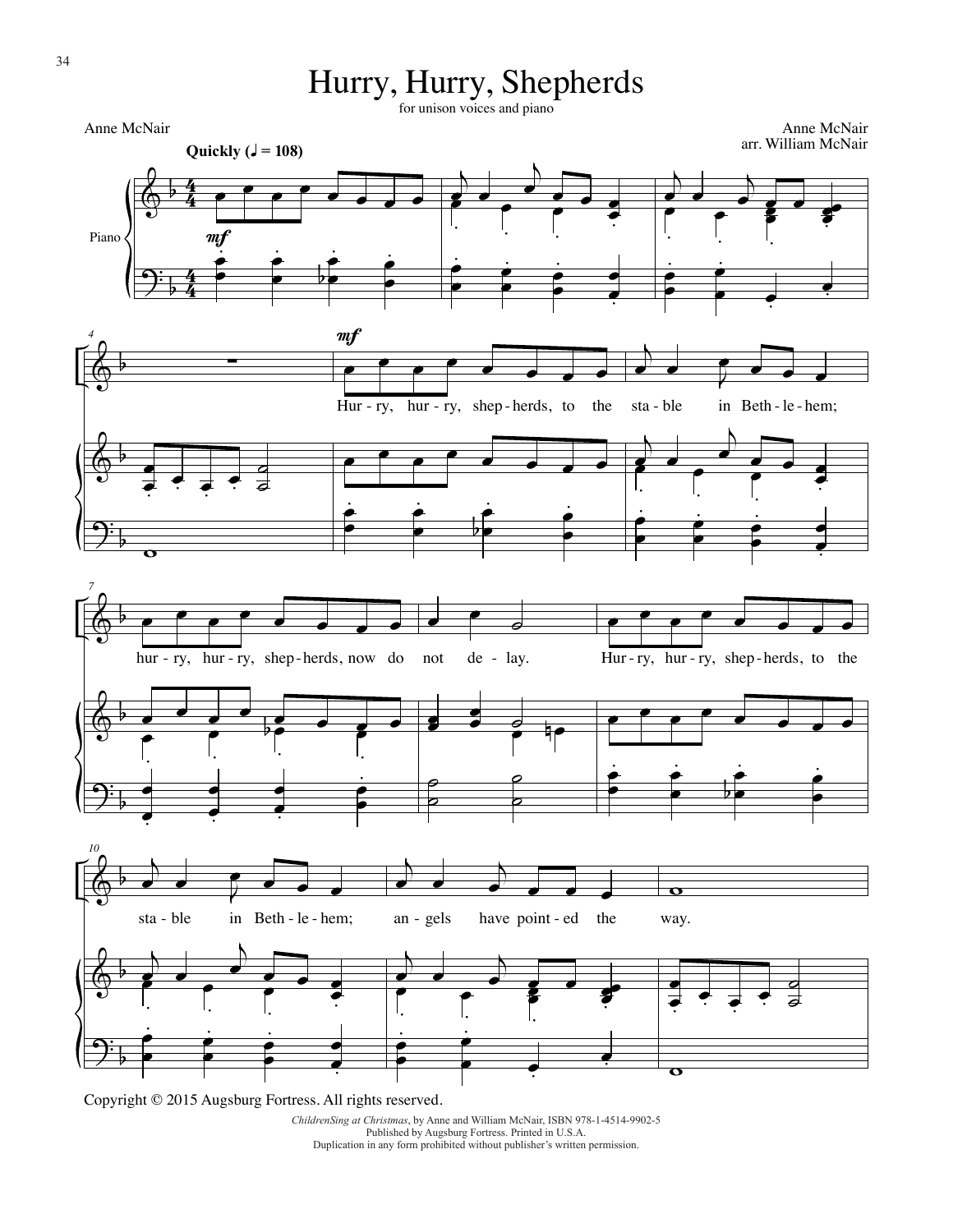





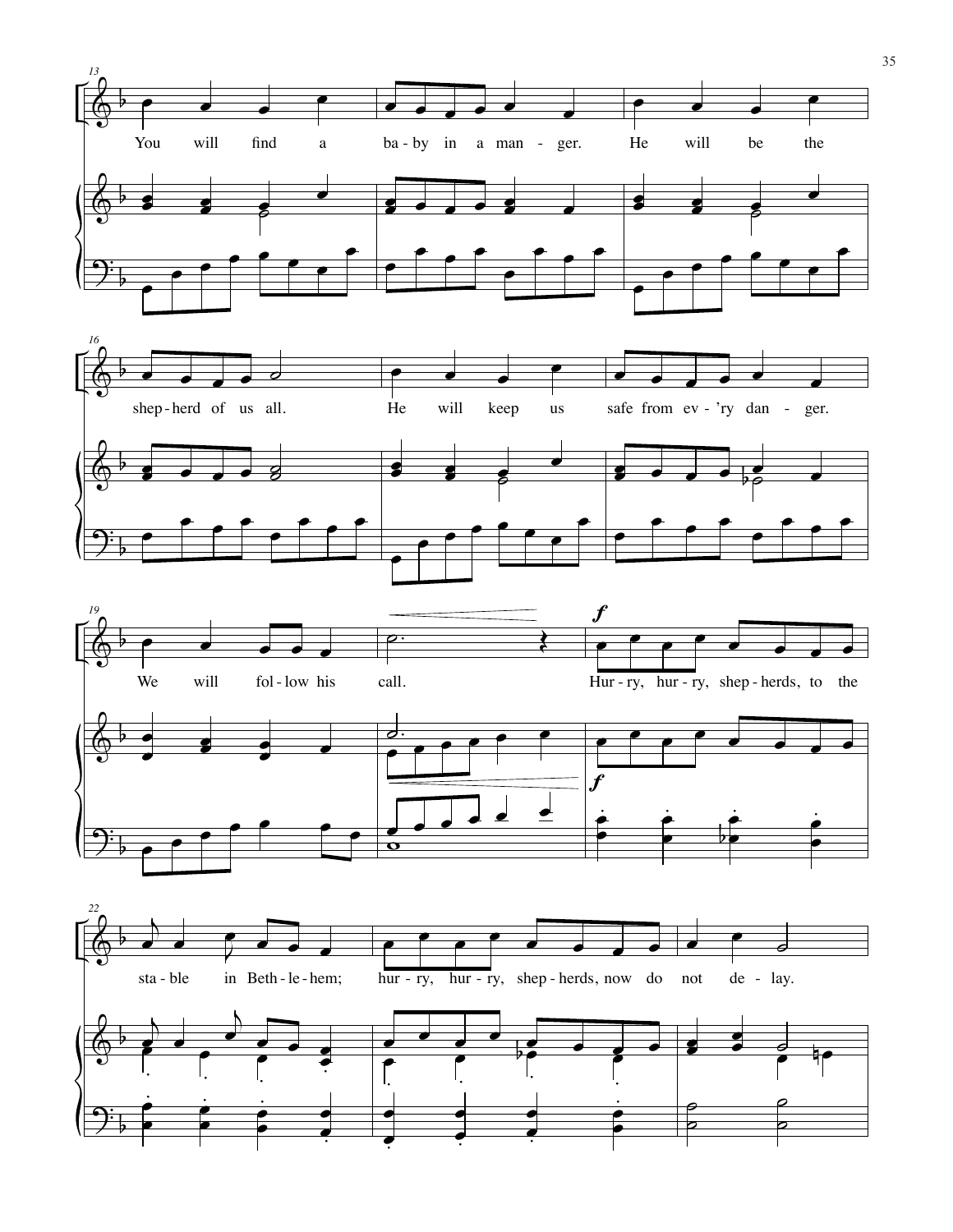#### Follow the Star

for unison voices and piano

Anne McNair

Anne McNair arr. William McNair





Copyright © 2015 Augsburg Fortress. All rights reserved.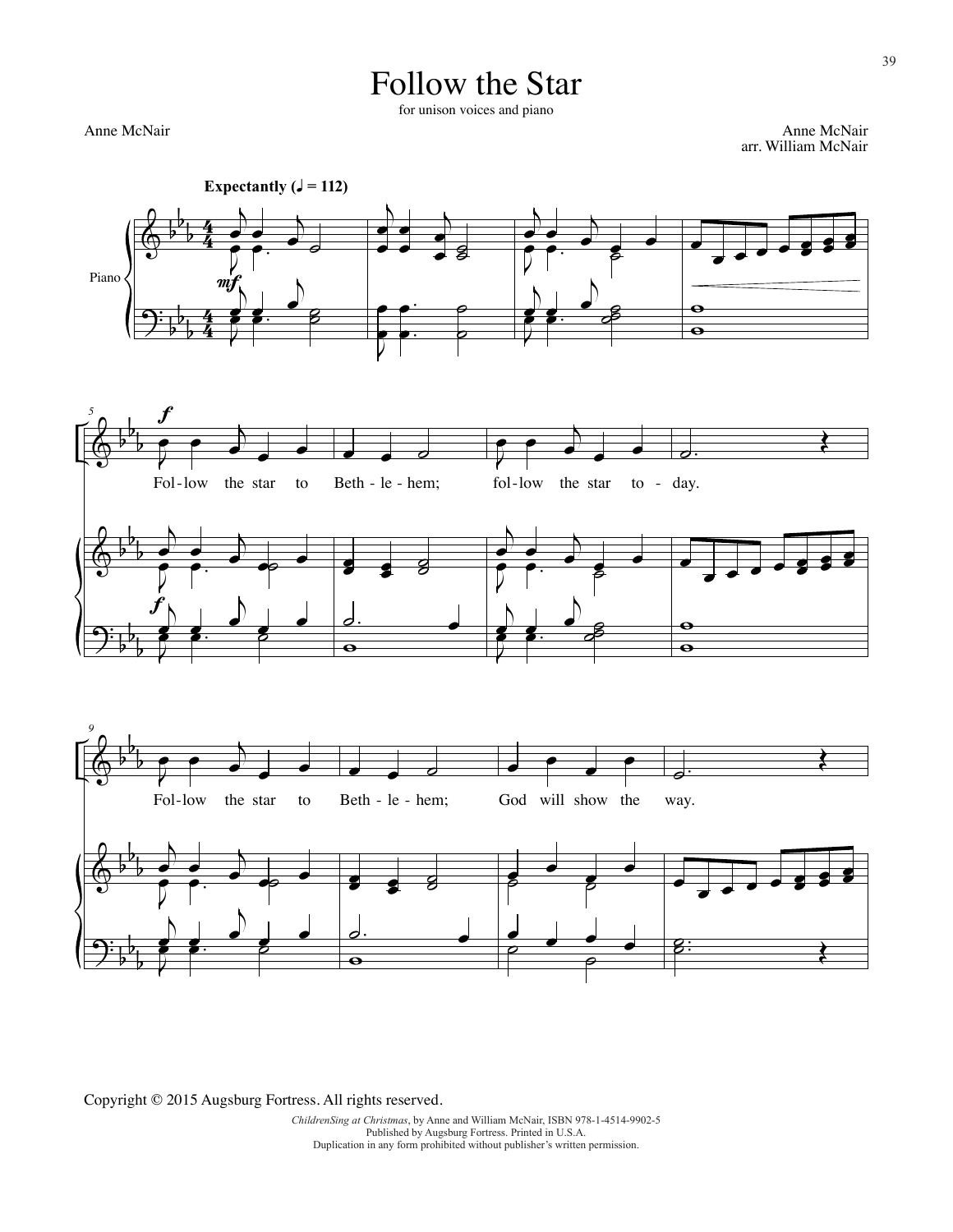





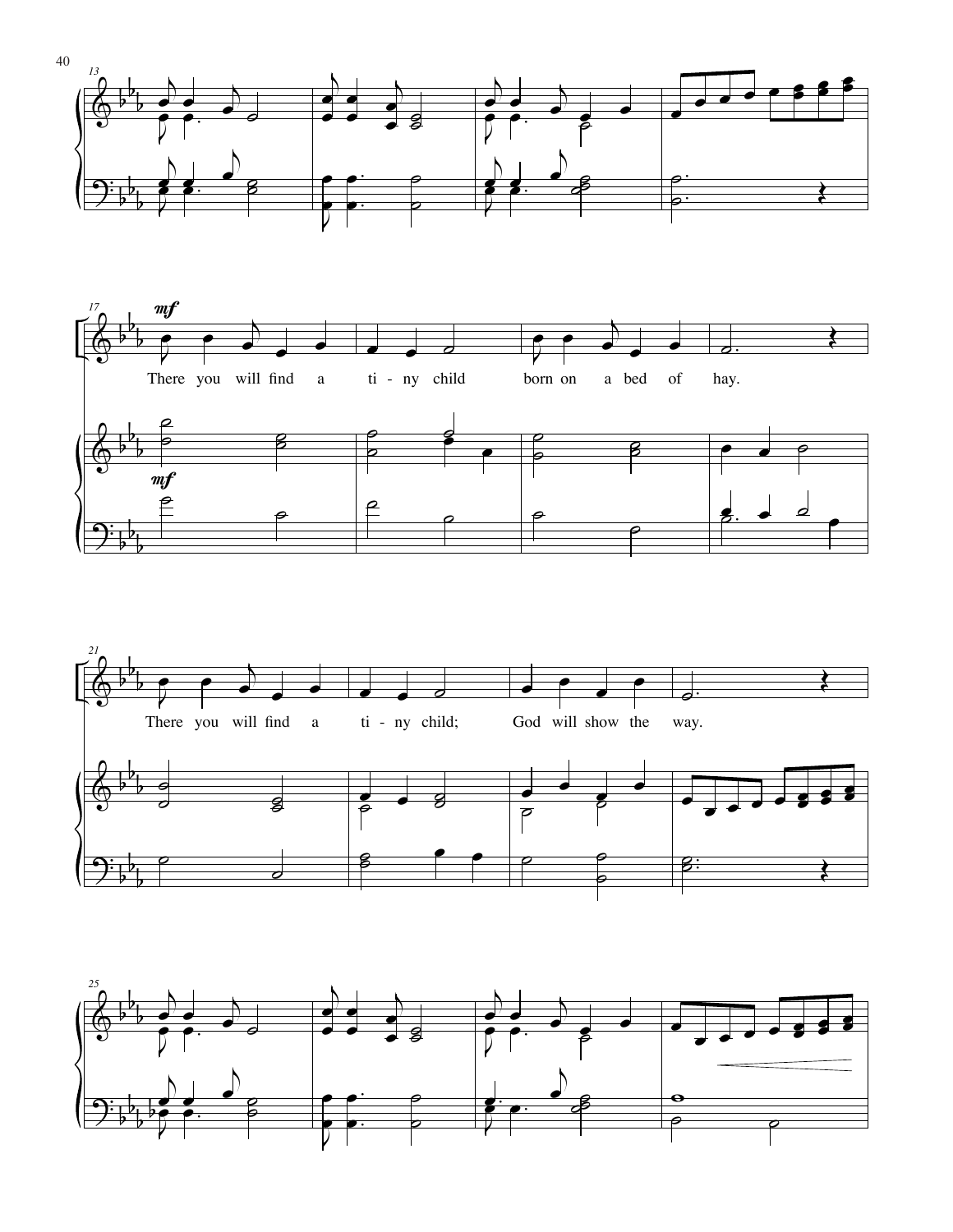



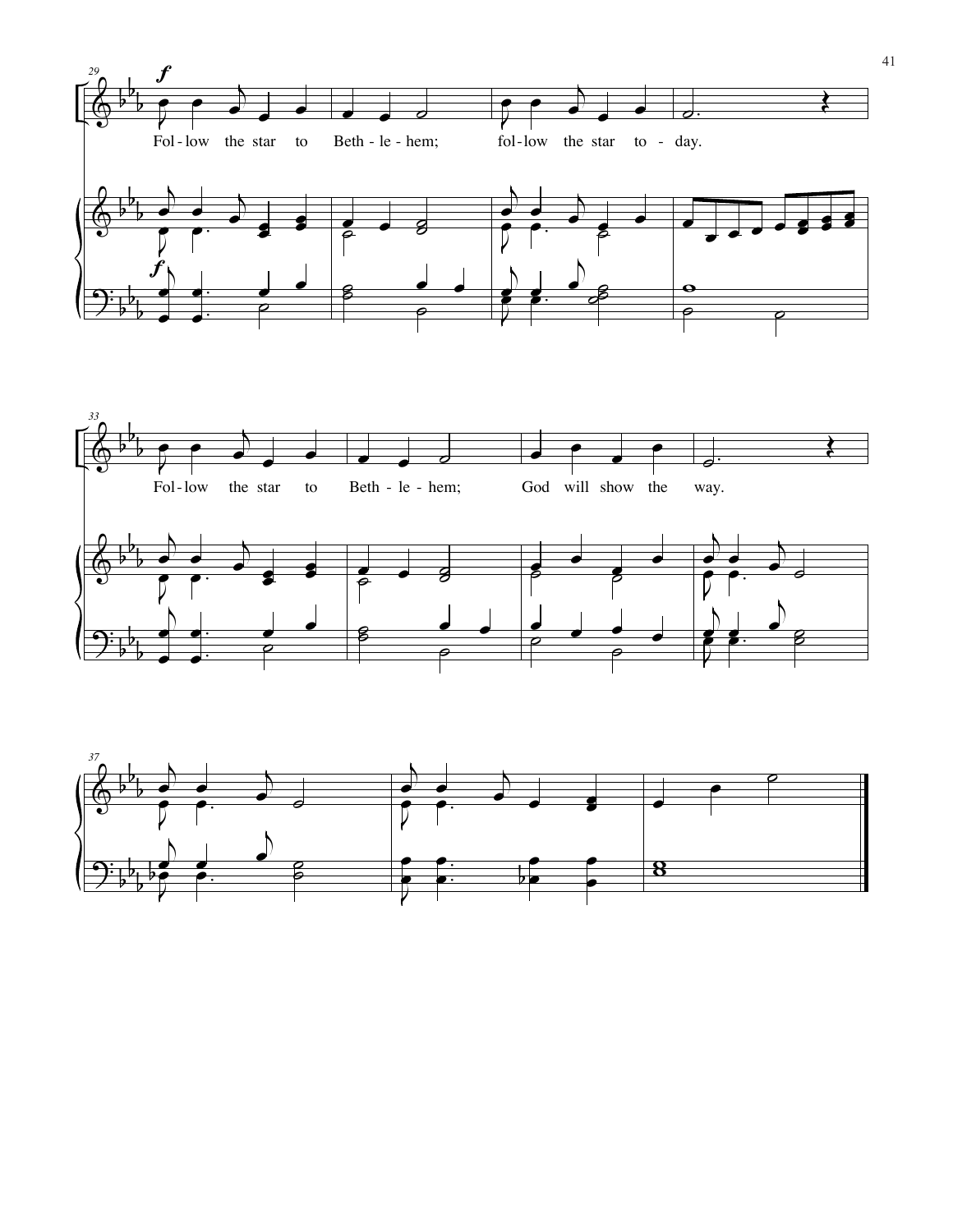#### We Bring Our Gifts

for unison voices and piano

Anne McNair

Anne McNair arr. William McNair

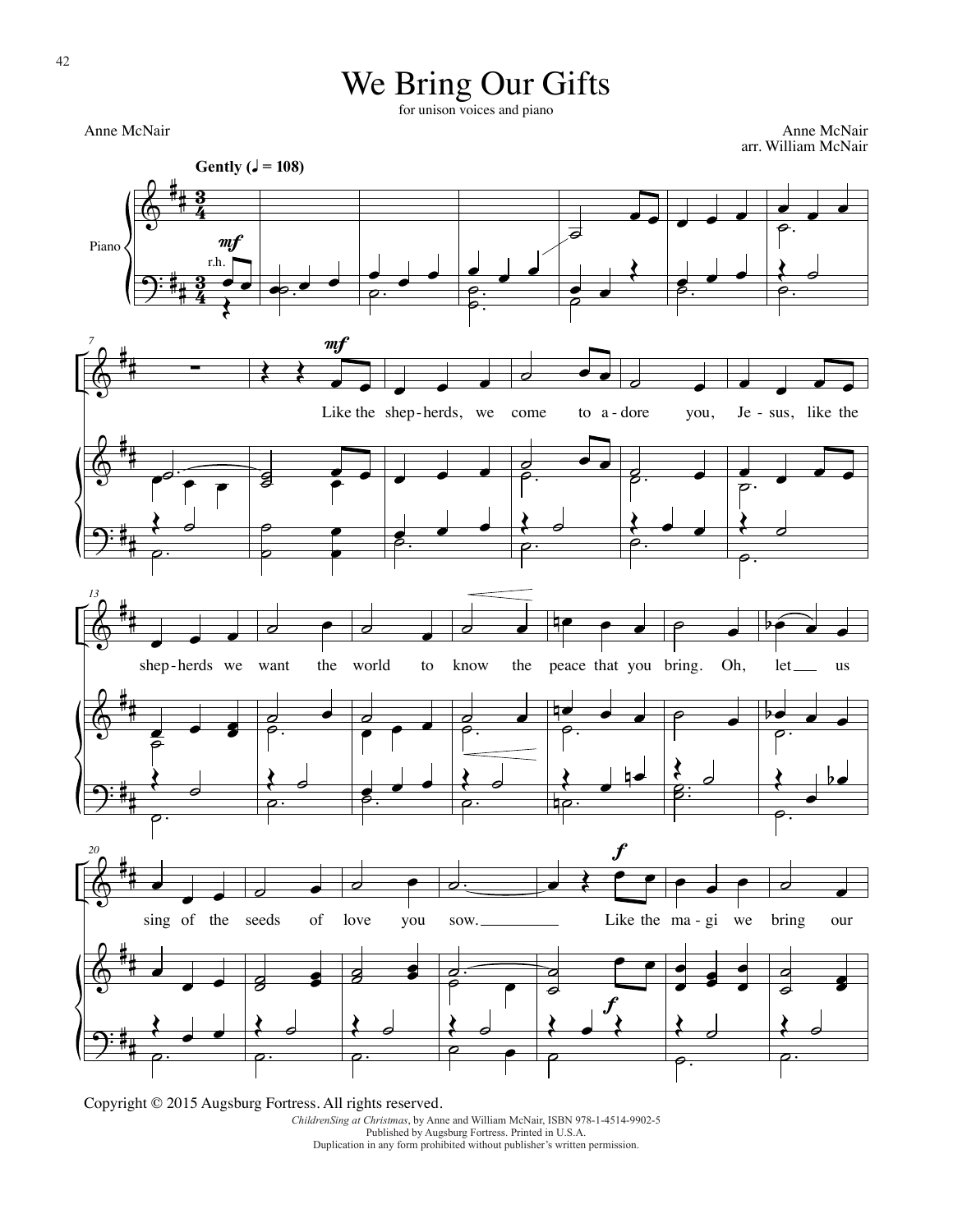

43